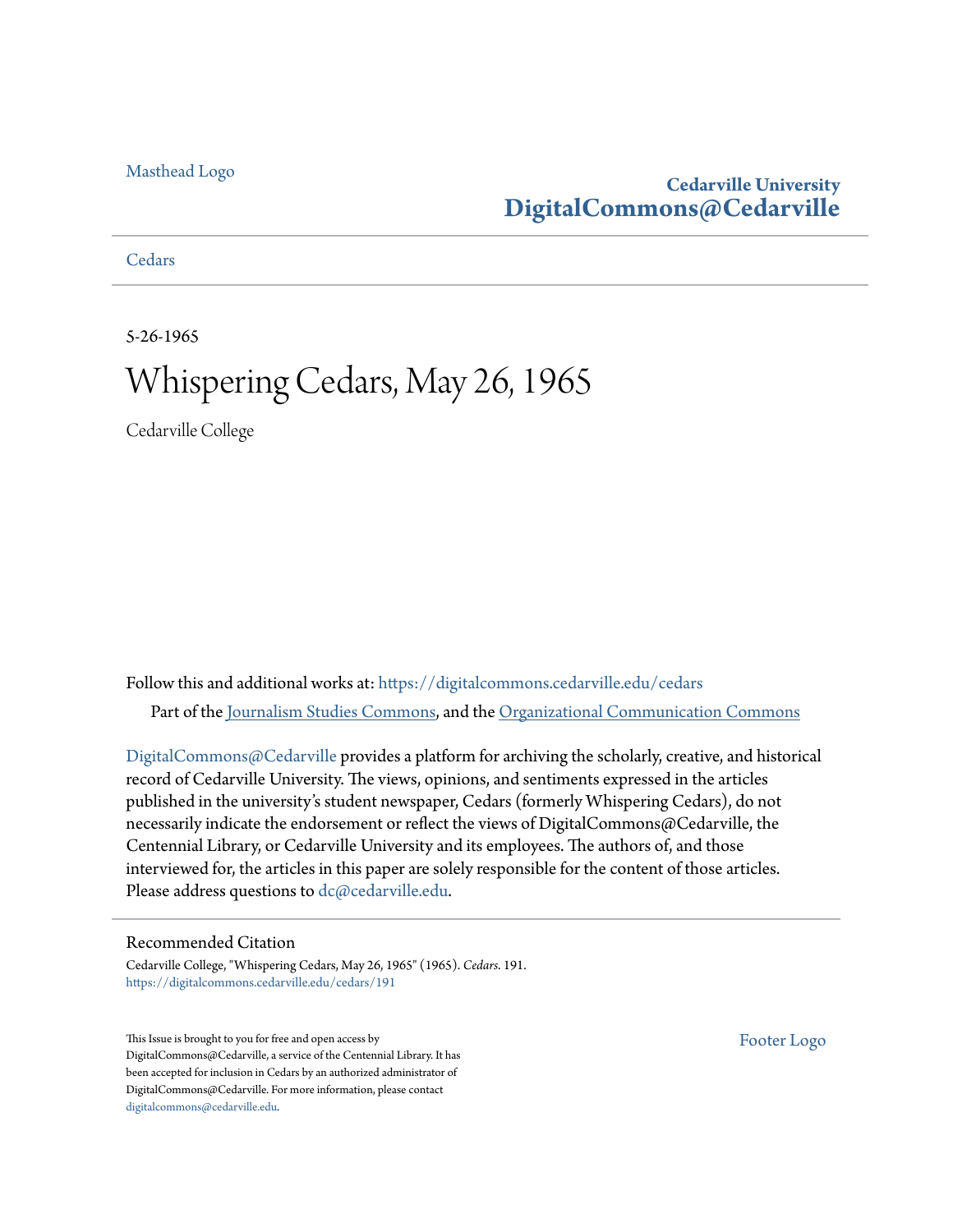# A Student Publication of Cedarville College WHISPERING CEDARS

#### Vol. XI May 26, 1965 No. 13

#### JUNIORS TREAT SENIORS AT BANQUET

On the evening of May 15, the Junior Class traditionallytreated the Senior Class to the annual Junior-Senior Banquet. The g ala event was held at the Netherland Hilton Hotel in Cincinnati. Dinner was served at seven o'clock in the Hall of Mirrors. The menu consisted of Netherland veget able soup, tossed green salad, roast beef, and Netherland ice-cream pie for dessert. After the dinner, there was a half-hour intermission. The girls, looking very be autiful in floor-length gowns, and their escorts had a chance to relax and tour spots of interest in the hotel during this time.

Mr. Thomson, master of ceremonies, started the program by introducing Dave Jensen, vice-president of the Senior Class, who read the Class will. The Firehouse Five, members of the Junior Class, read the Senior Class prophecy. The special soloist of the evening was Mr. Ronald Owens of Memphis, Tennessee. He was accompanied on the piano by his wife. Musical selections included "Some Enchanted Evening," "Climb Every Mountain," and various sacred numbers.

The concluding devotional was given by Dr. Hugh V. Horner of Sandusky, Ohio. Dr. Horner urged Christians not

MR. MURRAY MURDOCK TO JOIN FACULTY

As the first of a series to be continued this fall, Whispering Cedars presents one of the new faculty members.

Mr. Murray Murdock will be coming as an addition to the Social Science division. His major field is American history.

Mr. Murdock, <sup>a</sup>pastor's sou , is <sup>a</sup> graduate of Baptist Bible Seminary, Johnson City, New York. He has completed all work except the dissertation toward his Ph.D. at Northwestern University, Chicago, Illinois, where he has been teaching some courses.

Dr. Johnson noted, "This couple should be an outstanding addition to our Cedarville family; we look forward to their coming."

to be ashamed of the Gospel of Christ but to have <sup>a</sup>powerful testimony in the world.

After the program, a light snack of cookies and punch was served, and each girl received one white carnation as <sup>a</sup> souvenir.

By 2:00 a.m., May 16, the Junior-Senior Banquet was Class history.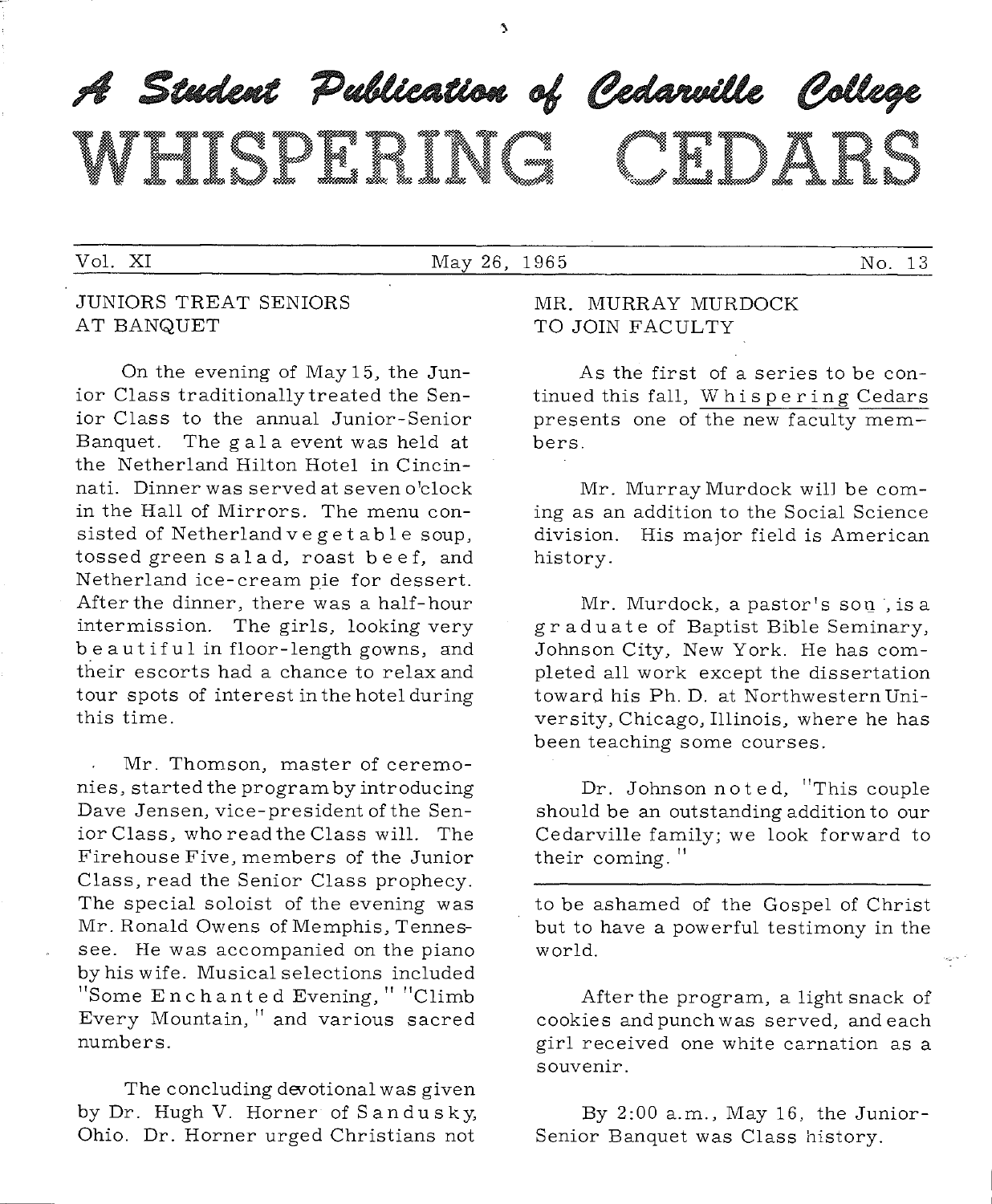#### LETTER TO THE EDITOR

"Boy, I sure would like to work on the Whispering Cedars." This comment has been made no doubt many times by our Cedarville College students, past and present. Unfortunately, however, unless one is enrolled in the course of "Advanced Writing," it is impossible for him to take part in helping to produce our college paper.

It has been called to my attention that many of the students who are not enrolled in the class are interested in working on the "Cedars." Why is the "Whispering Cedars" staff limited to the few taking "Advanced Writing"? If there are those who are interested in doing this type of work, why should they not be allowed to do so? I feel that to have an "open staff" would not only be more profitable to the student body but also to the production and interest of our paper. Here are a few reasons why I feel this way:

If the "Whispering Cedars" were open to anyone who is interested in working on the paper, there would be more active participants. There would also be the opportunity for longer service on the paper which would give more time for training in the skills of news-' paper production. This would result in <sup>a</sup> more experienced s t a ff and effective paper.

Also, there would be the opportunity for the students who are not English majors, but who are interested in working on the paper, to have the privilege of doing so. They would be able to express more effectively the various fields in which they are interested because they have a personal interest in them.

Is there a chance for the "Whispering Cedars" to become a more interesting,appealing and attractive paper which will better serve the Cedarville College Student Body?

Kathy Farrell

#### AN OPEN LETTER TO THE STUDENTS AT CEDARVILLE COLLEGE

Dear Friends,

Every year at this time the seniors begin to look back at the four years they have spent at Cedarville. The result is usually an equal amount of relief and regret. The hard times and the disappointments seem to be overshadowed by the good times, and the friendships we have made. It is not easy to leave "home" for the last time.

There are many things which go into <sup>a</sup>person's education. Because it is such <sup>a</sup>necessarything, thosewho contribute to it hold a special place in our hearts. Words cannot express the appreciation we feel toward these special people. As <sup>I</sup>look back on my four years at Cedarville, I realize it is impossible to show my appreciation to all of you who have been so kind. Many of you have gone out of your way more than once to be helpful. These times were not always in the best weather or at the most convenient times, but some of you were always there to help. People are often quick to criticize our school because.

(continued on page 3)

2

 $\zeta$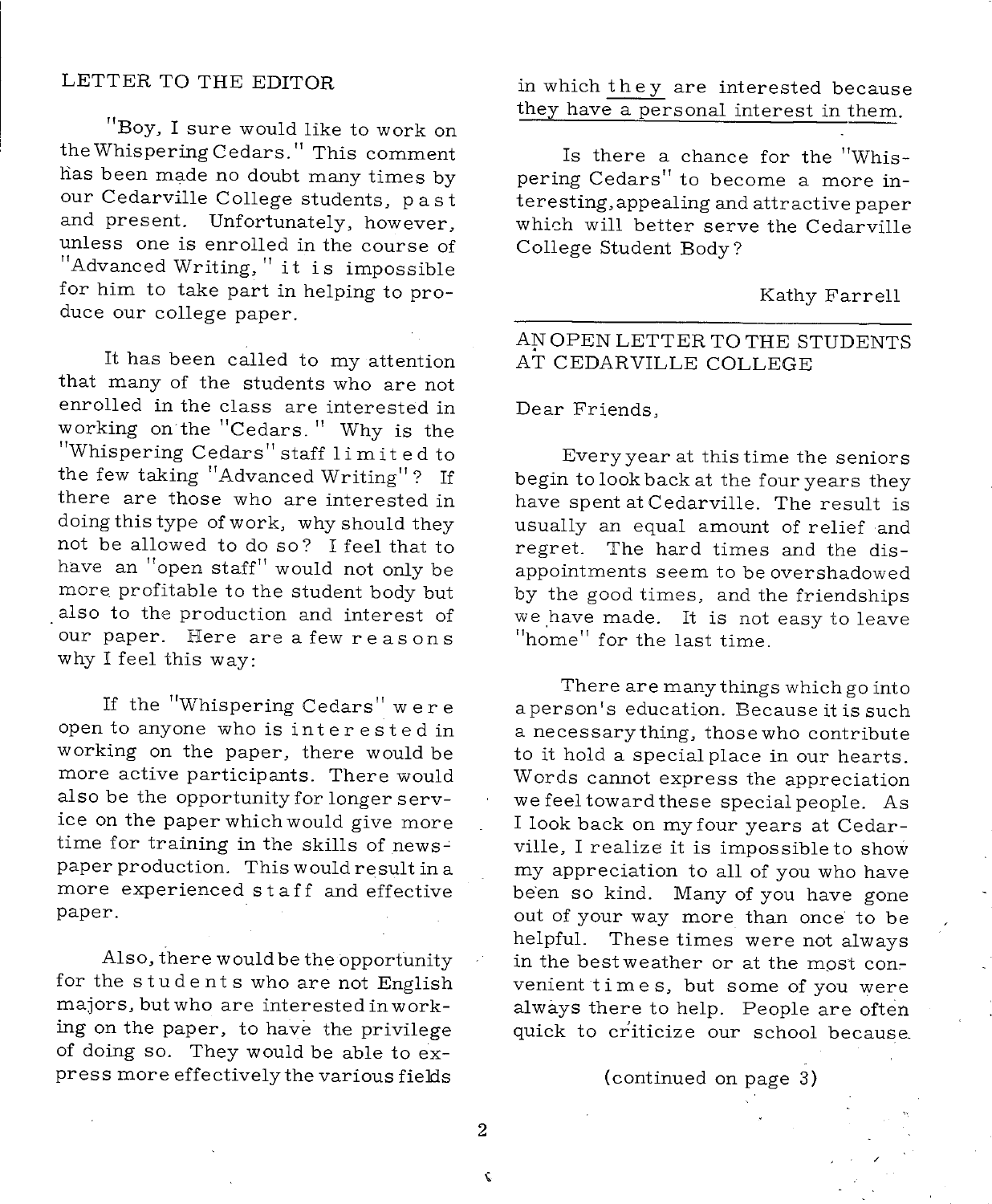#### SENIOR CITIZEN

The information that Bess Murphy loves camping might be very surprising to several people who have observed her neatness and admittedly "finicky" eating habits. But to those who are acquainted with her "unusual sense of humor" and "determination" there is no incongruity.



Camping, however, isn't the only area where "Murph's" determination shows. She seems to have applied it in her studying, too. In addition to being on the honor roll each semester, she will be graduating third in her class.

Despite the studying, though, Bess takes plenty of time for various activities. She is vice president of the Christian Education Club, a member of Gamma Chi, head dorm counselor at Williams Hall, and an active participant in FWM.

Bess also finds spare minutes to enjoy biking, hiking, ping-pong, and swimming. It is interesting to note that her favorites include teaching, music (she is in the choir and plays the uke), sewing, and "taking care of <sup>a</sup> house."

. This summer Bess plans to apply her Christian Education major by doing camp work, which she enjoys and which will also better prepare her for a future ·on. the mission field.

#### WHISPERING 'SEEDERS'

Mrs. Brown: "Don't judge <sup>a</sup>gift from the Lord by the package in which it comes. It may come wrapped in a package of sorrow-a broken gift -but remember 'the secret of the Lord is with them that fear Him. '"

OPEN LETTER (continued from page 2)

they have missed the heart of the student body. I see that heart every day although it is shown differently in each of you. Kindness is a Christ-like characteristic and it is <sup>a</sup>very big part of Cedarville.

Graduation is almost here. It is because of you that I will be a part of it. The diploma with my name belongs in part to each one of you for it is you who have made it a reality. "Thank you" seems like such a meaningless word, but sometimes that is all there is to say.

May your rewards be many.

Sincerely,

Mary Brong

Matthew 25:40

3